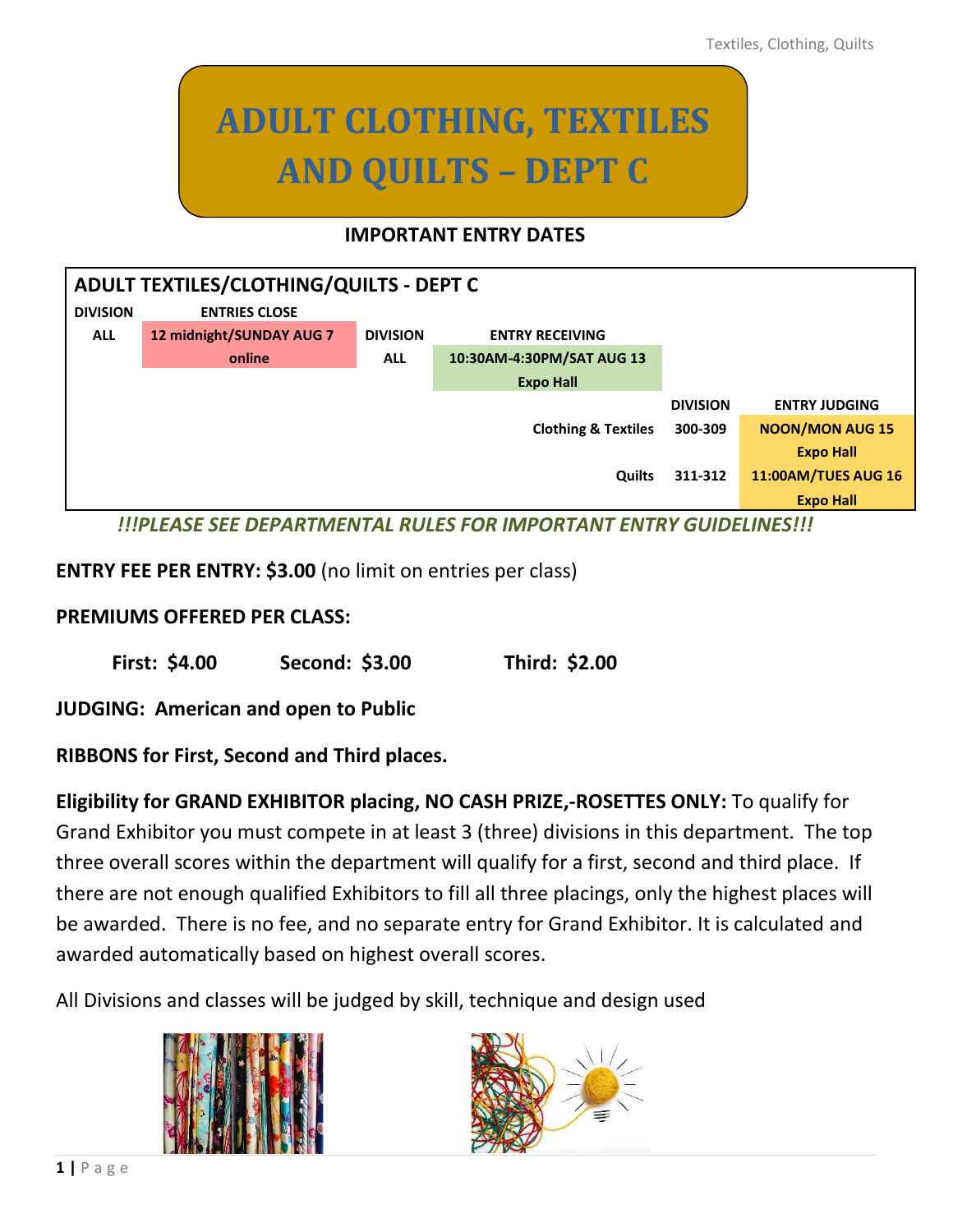#### **!!NEW!!**

**PEOPLE'S CHOICE AWARD:** Fair goers visiting Expo Hall between Fair Open on Thursday, August 24, 2022 and Noon on Sunday, August 28, 2022 are eligible to cast their vote for their favorite exhibit. At 12:30PM on Sunday, August 28, 2022, all votes will be tallied, and the People's Choice Award given.

## **PEOPLE'S CHOICE AWARD: \$25.00 Gift Certificate**

**PROUDLY SPONSORED BY:** 





Honey Run Quilters

**DIVISION 300 – TEXTILES** - Pictures, household furnishings, dolls or toys. Pictures need to

be ready for hanging

CLASS:

- 1. Needlepoint
- 2. Cross Stitch
- 3. Crewel work
- 4. Toy doll or animal
- 5. Any textile, hand appliqued or embroidered, specify
- 6. Any textile, machine appliqued or embroidered, specify
- 7. Holiday, any item, any textile, specify

**DIVISION 306 – CLOTHING – CHILDREN** - Any child's sewn clothing item, hand or machine. Hangable items must be on hangers

 $CI ASS:$ 

- 1. Any infant/child, specify
- 2. Child, Boy, any, specify
- 3. Child, Girl, any, specify
- 4. Repurposed clothing, any, specify



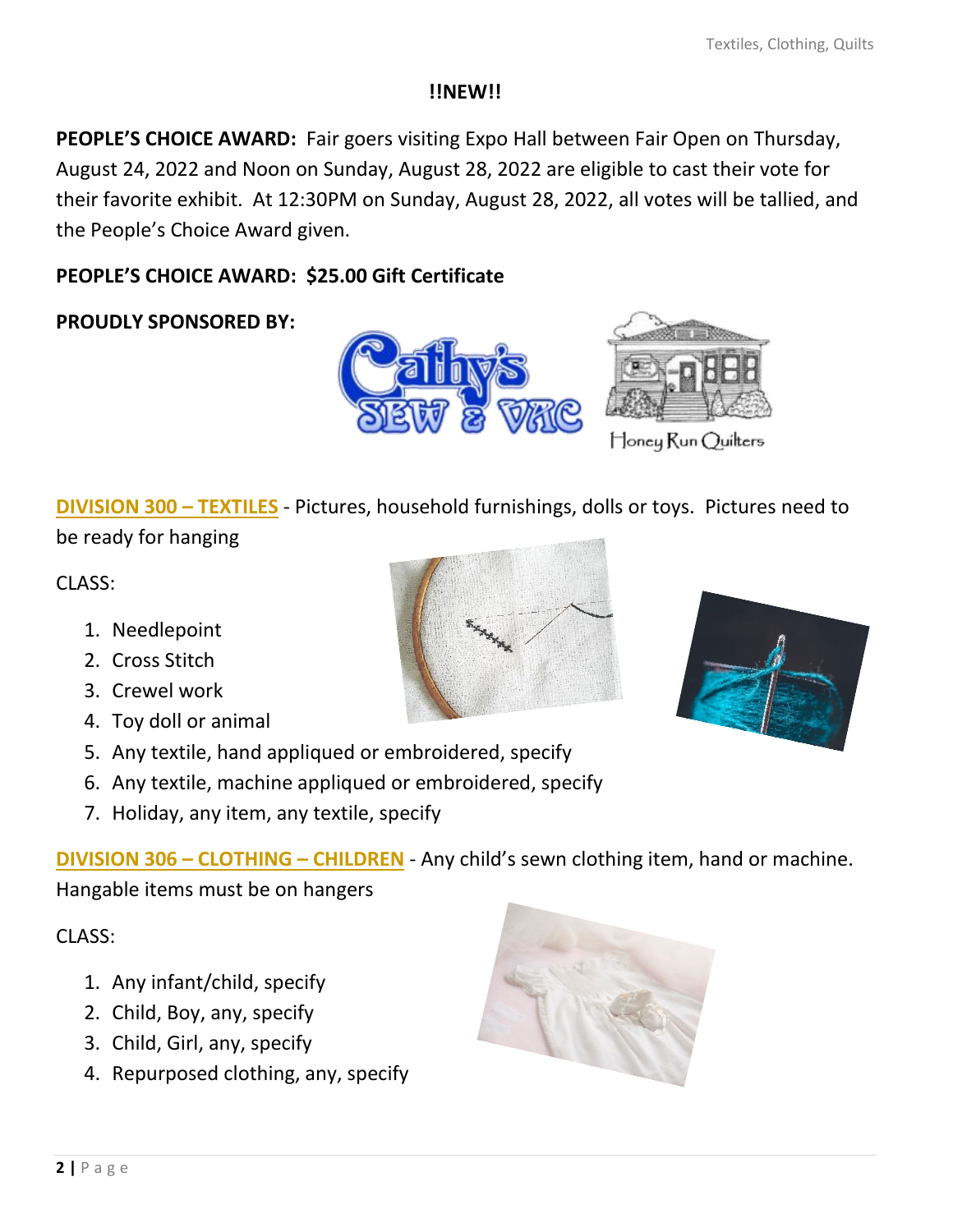**DIVISION 307 – CLOTHING – ADULT** – Any adult sewn clothing item, hand or machine. Hangable items must be on hangers

CLASS:

- 1. Men, any, specify
- 2. Women, any, specify
- 3. Any other, specify
- 4. Repurposed clothing, any, specify



**DIVISION 308 – CLOTHING – ACCESSORIES** – Any sewn acce[ssory, han](https://creativecommons.org/licenses/by-nc-nd/3.0/)d or machine

CLASS:

- 1. Purses/Bags, specify
- 2. Any other, specify

**DIVISION 309 – KNITTED ARTICLES –** Staff will do their best to display items in a way that minimizes any stretching, but cannot guarantee it.

CLASS:

- 1. Afghan
- 2. Baby Item
- 3. Shawl or scarf
- 4. Wearables
- 5. Any other, specify



**DIVISION 310 – CROCHETED ARTICLES -** Staff will do their best to display items in a way that minimizes any stretching, but cannot guarantee it.

## CLASS:

- 1. Afghan
- 2. Baby Item
- 3. Doily, runner, dresser scarf
- 4. Shawl or scarf
- 5. Hats
- 6. Any other, specify